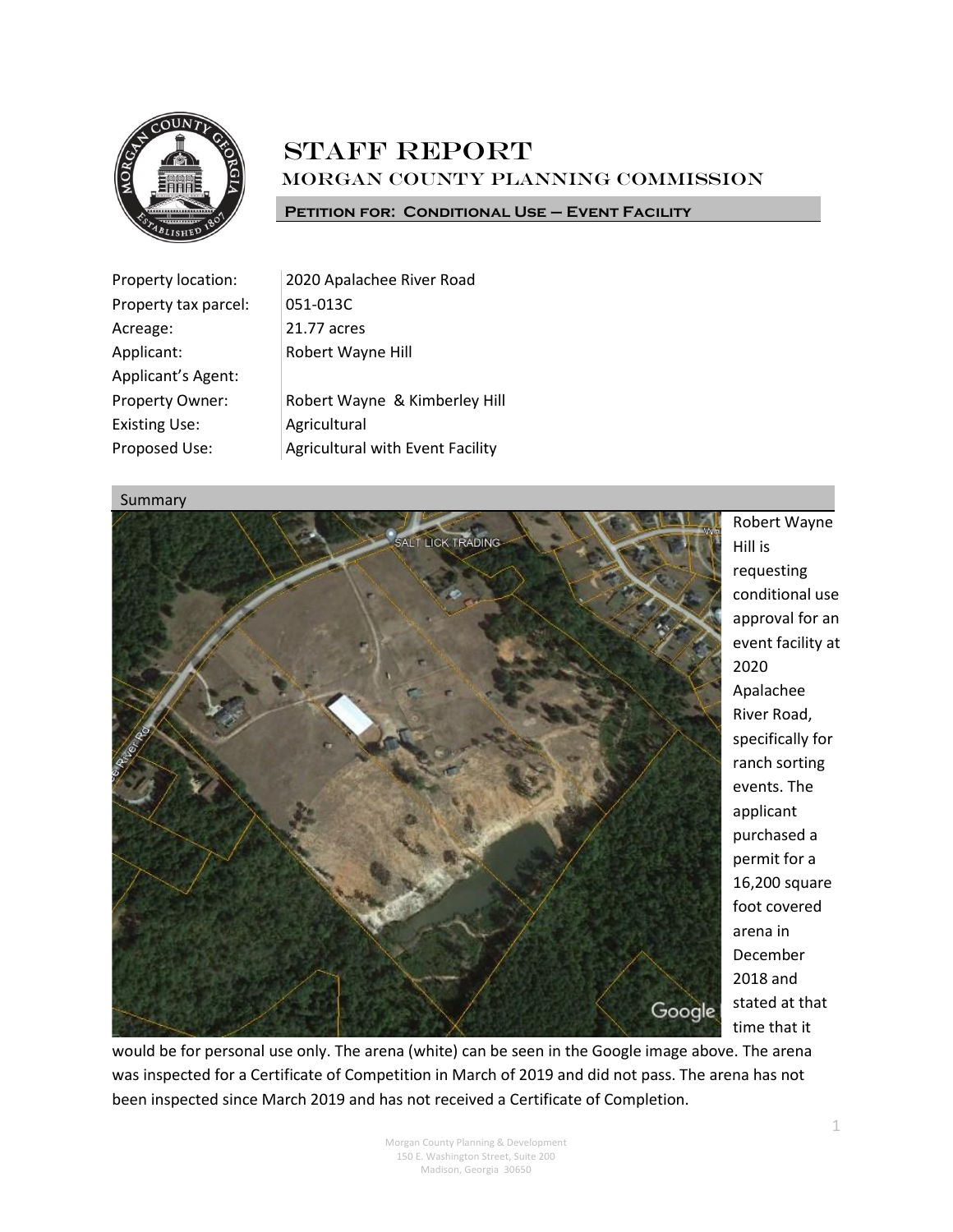

The applicant owns three properties, with the arena located on the middle property. The properties are separate tracts (see attached plats). The 2020 Apalachee River Road address is specifically for the arena. The applicant's home and swimming pool are on the adjacent 20 acres at 2180 Apalachee River Road. The red box indicates the approximate location of the arena. No residential structures are located on the 21.77 acre tract or the 13.95 acre tract. Various barns and implement sheds are located on the two non-residential tracts.

Section 7.32.3 of the Morgan County Zoning Ordinance says that no event structure shall be located within 100' of adjacent property lines. The distance from the arena to the side property line appears to be within 15'. The ordinance does not consider that the applicant owns the adjacent property; it only addresses property lines.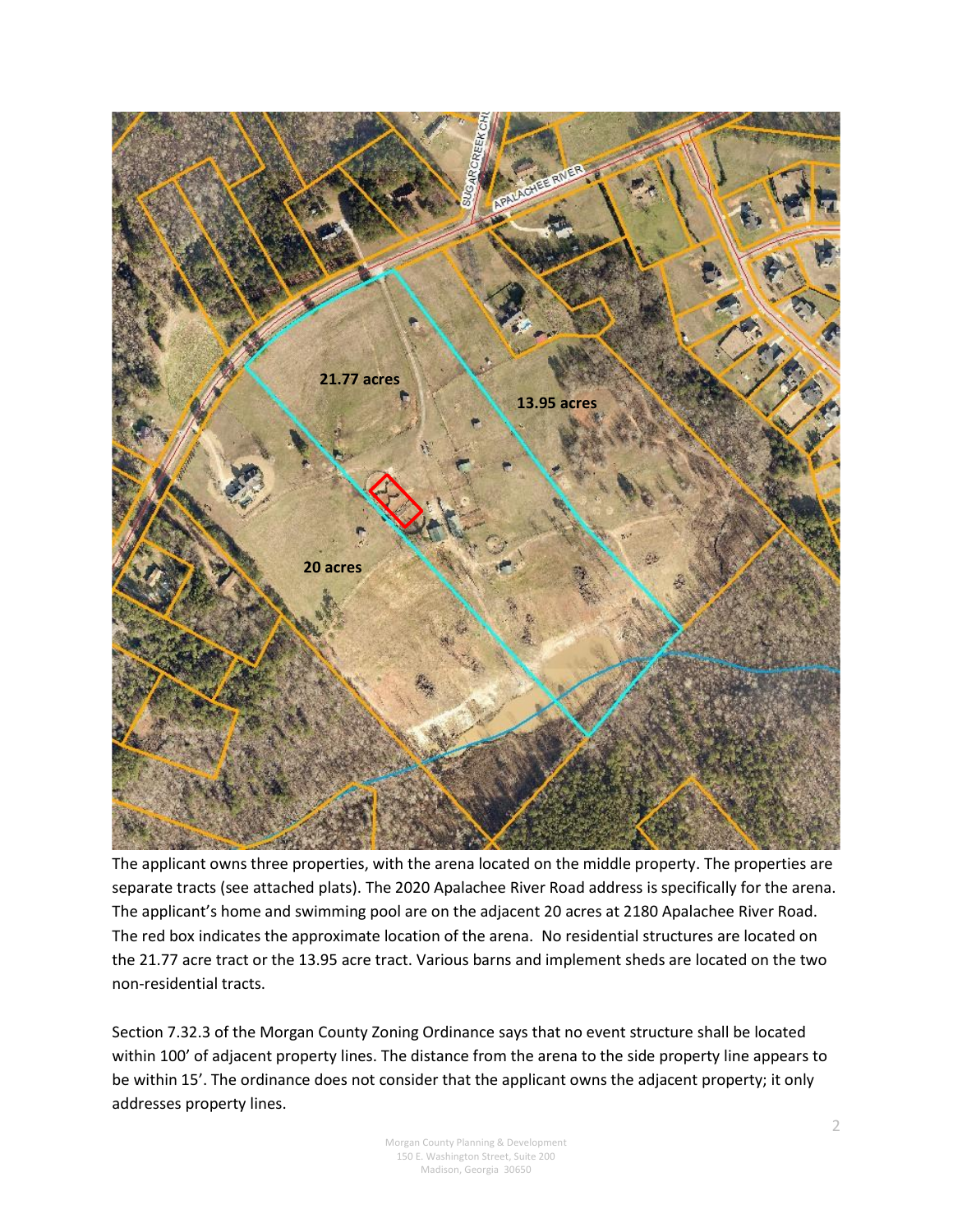

The applicant submitted a site plan showing the three properties and the location of the arena. The arena is shown as being 800' from Apalachee River Road. Staff measured it at 600' from the road. It identifies the parking location as next to the arena and in front of two barns, which can be seen in the aerial on the previous page. The photo below, taken from Facebook, appears to show attendees parking in no particular order in front of the arena and to the side. The parking seems to extend to the property line, according to the applicant's site plan.

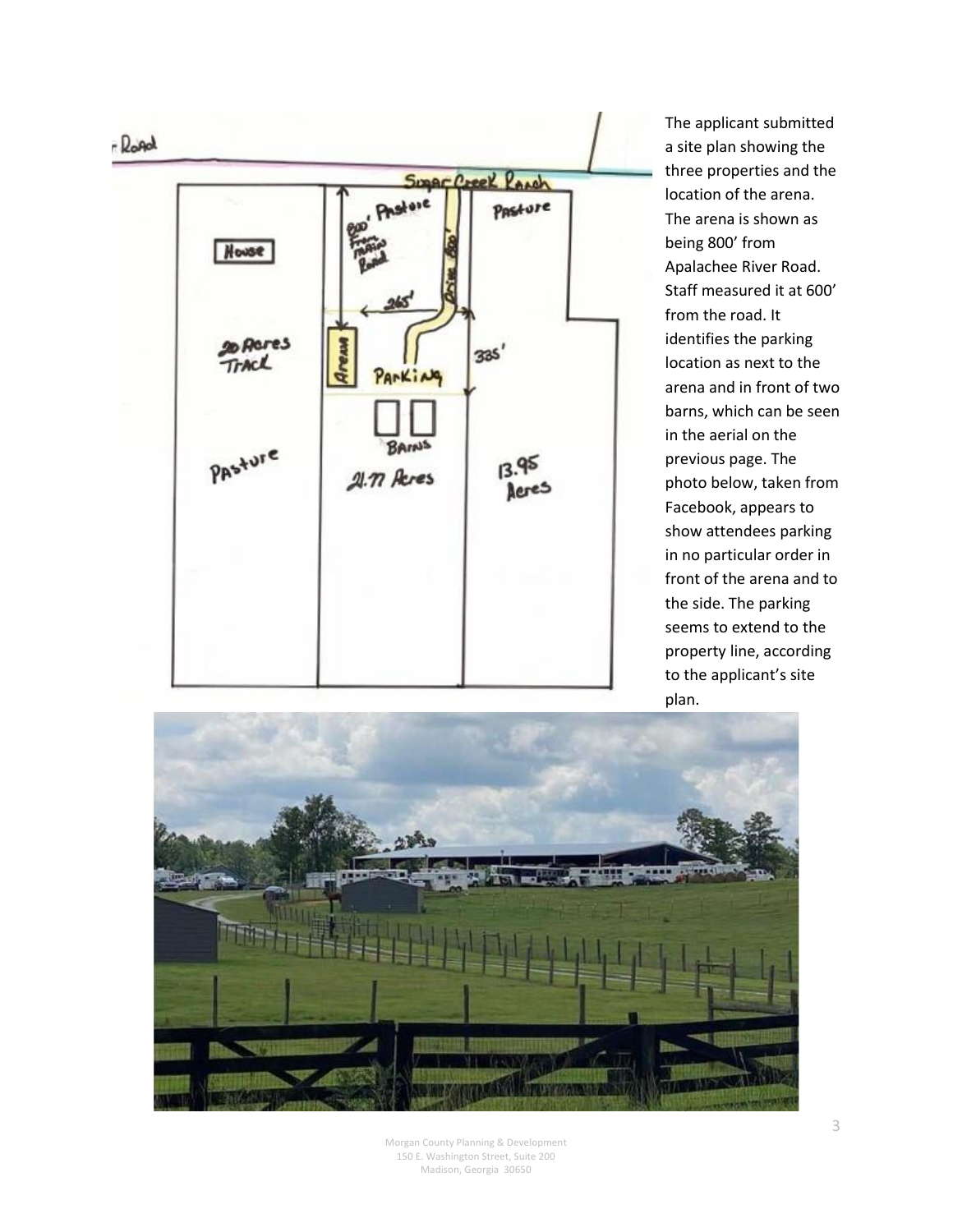

Section 7.32.3 states that all event locations must be a minimum of 500' from a residence not occupied by the facility owner. If the parking will extend to the property lines, then it will be within 250' of the house located at 2010 Apalachee River Road. However, the ordinance specifies event locations, which does not specifically apply to parking areas.

The applicant states in his letter that the people who come to his property to participate in the events stay at the property. The photo from the previous page shows numerous living quarters trailers. This is on-site temporary lodging and presents several questions about how living quarters trailers should be addressed. The applicant does not indicate if there is a specific charge for trailer space, but a Facebook post states that hook-ups are available. There is no mention of a fee for

hook-ups. However, zoning laws typically consider any exchange of money to be a charge for attendance and services rendered as a cumulative fee. Participation or entrance fees could then be considered as part of a space rental fee for a living quarters trailer.

Staff has no doubts that supporters of rodeo events may consider living quarters trailers as part of the rodeo experience, but zoning considers events and lodging to be separate uses. Lodging is not allowed at other approved event facilities in the county except for one house rental that went through a separate approval process. Living quarters trailers could be addressed in one of four ways:

- 1. Allow the use of living quarters trailers as part of the rodeo event facility approval. This option would create a precedent that allows short term mobile lodging at event facilities. Stating that rodeo events are different because they are agricultural or for specific groups of people ignores the legal liability associated with treating all event uses fairly.
- 2. The event facility holding rodeos must apply for recreational vehicle park approval. This may apply specifically to those rodeo event facilities that provide hook-ups for RVs or living quarters trailers. This option would require a text amendment to allow RV parks in agricultural residential zoning districts and possibly a conditional use permit.
- 3. The event facility holding rodeos must apply for campground approval. This may apply specifically to those rodeo event facilities that do not provide hook-ups but do allow camping on site. This option would require a text amendment to allow campgrounds in the agricultural residential zoning district and possible a conditional use permit.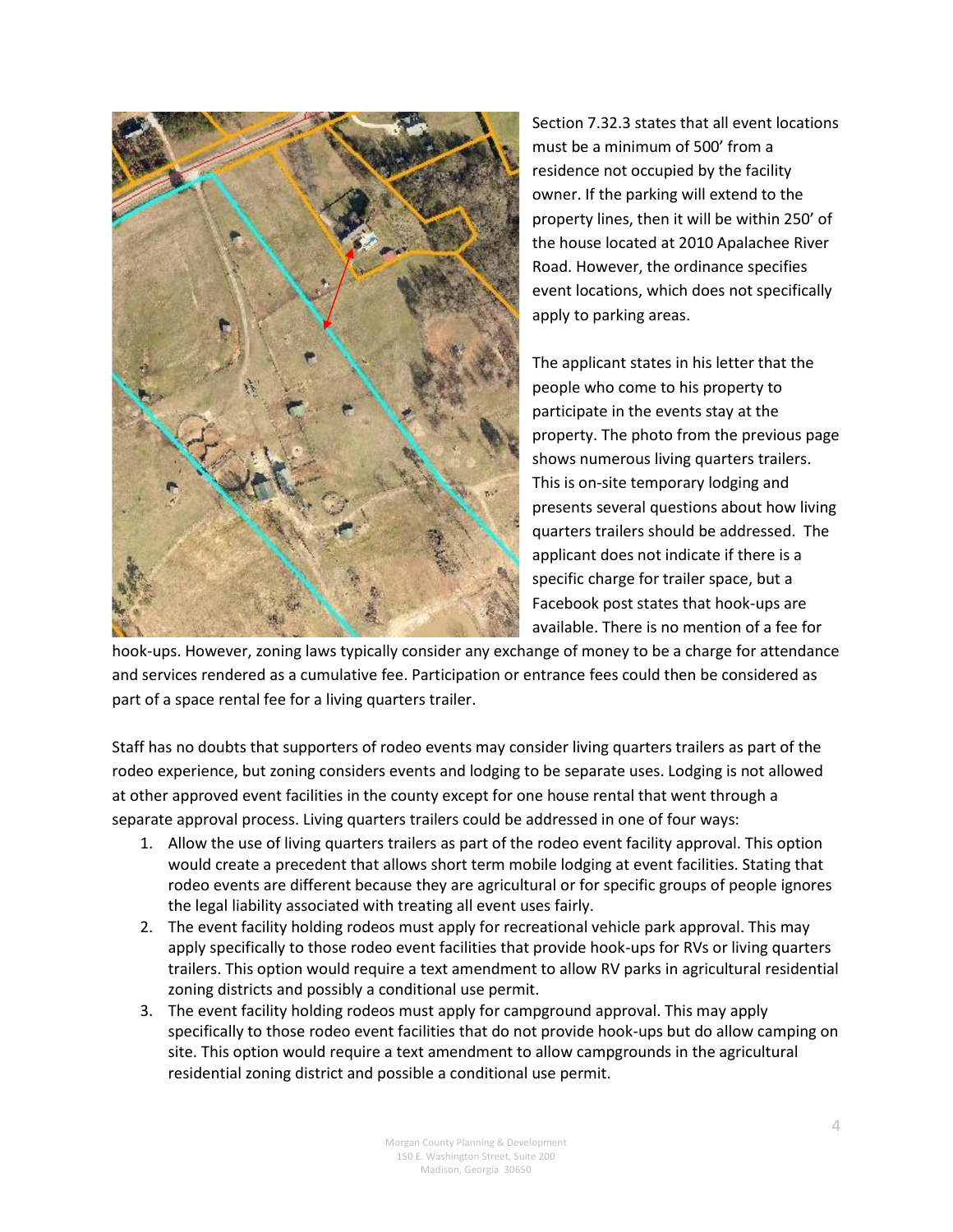4. A text amendment creating short-term lodging associated only with event facilities may be created which would limit the number of lodging vehicles, the length of stay and set parameters for approval. This is the option Staff would prefer if the County chooses to address living quarters trailers or RVs at event facilities as it would avoid a precedent and make each event facility that wishes to allow lodging be evaluated on a case-by-case basis. It would also confine the use of lodging to times of events and prevent the allowance of an RV park or campground that could be used weekly and year-round. This option would be a conditional use and would require additional approval.

Zoning Map Character Area Map



The Zoning Atlas, left, shows that the property is zoned Agricultural Residential. The Character Area Map from the Comprehensive Plan, right, shows the property in the Rural Living district. Please see attached for a description of the Rural Living district.

The property is not located in a Groundwater Recharge area or a Watershed. There is a creek that runs along the rear of the property, but there is no associated floodplain. The property is located near the intersection of Apalachee River Road and Sugar Creek Church Road. Whispering Lakes subdivision is nearby.

The applicant states in his letter that events typically last two days and end by 9:30 pm. No mention has been made regarding lighting or a PA system, but lights can be seen from the road. He stated in his letter than he provides toilet facilities but does not address other items listed in the regulations, such as trash or phone service. He also does not specify if participants bring their own chairs or if bleachers are provided. A permanent sign is located on Apalachee River Road. No sign permit was issued. No electrical permit has been issued for the arena.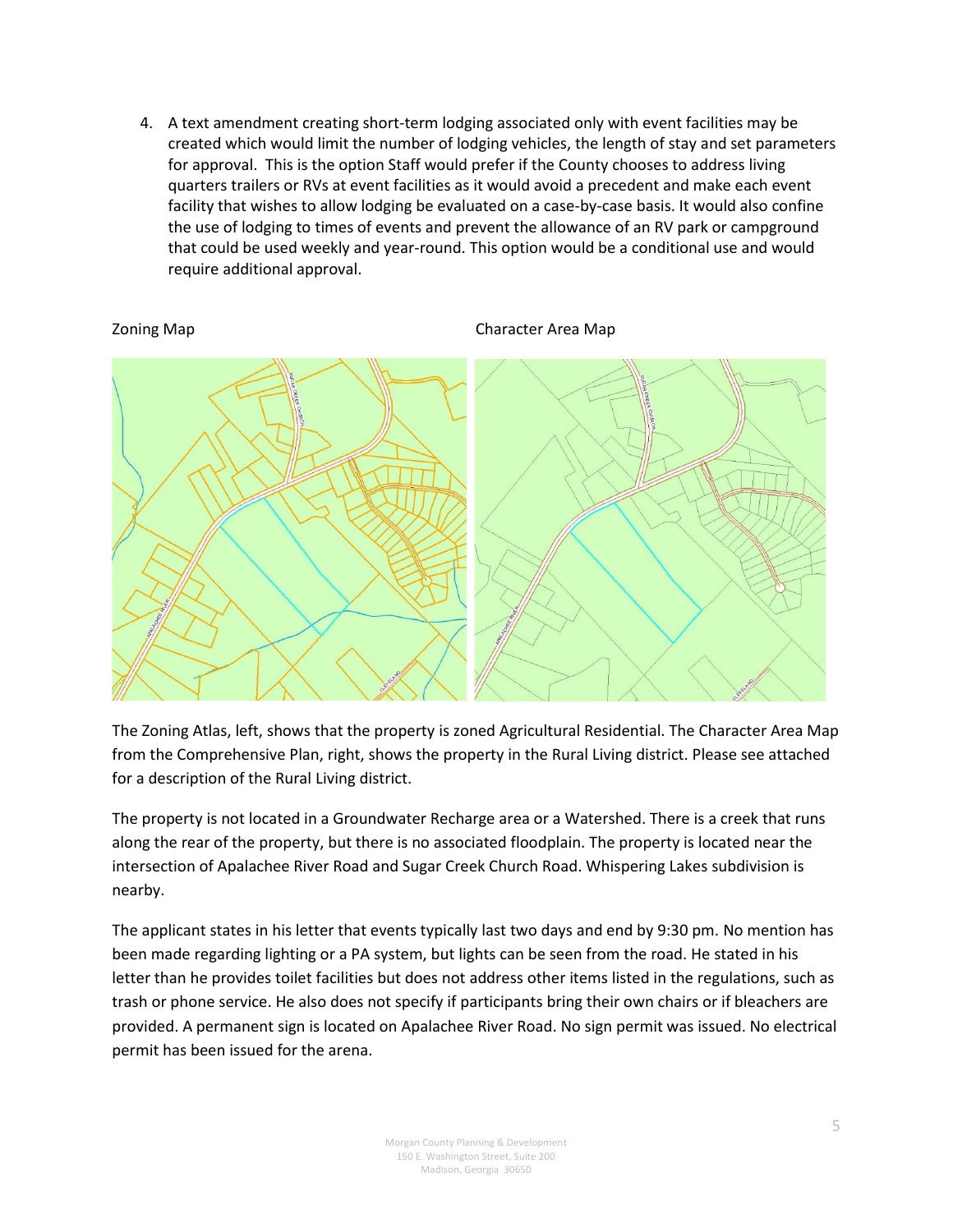#### Criteria for Consideration

Section 21.3.1 Required Findings from Conditional Use Approval from the Morgan County Zoning Ordinance:

- 1. Adequate provision is made by the applicant to reduce any adverse environmental impacts of the proposed use to an acceptable level;
- 2. Vehicular traffic and pedestrian movement on adjacent streets will not be substantially hindered or endangered;
- 3. Off-street parking and loading, and the entrance to and exit from such parking and loading, will be adequate in terms of location, amount and design to service the use;
- 4. Public facilities and utilities are capable of adequately serving the proposed use;
- 5. Granting the request would not be an illogical extension of a use which would introduce damaging volumes of (1) agricultural, (2) commercial, (3) industrial, or (4) high density apartment use into a stable neighborhood of well-maintained single family homes, and likely lead to decreasing surrounding property values, neighborhood deterioration, spreading of blight, and additional requests of a similar nature which would expand the problem;
- 6. Granting the request would not lead to congestion, noise and traffic hazards or overload public facilities, current or planned;
- 7. Granting the request would conform to the general expectation for the area population growth and distribution according to the Comprehensive Land Use Plan;
- 8. Granting the request would not lead to a major negative change in existing (1) levels of public service, (2) government employees or (3) fiscal stability;
- 9. Granting the request would not have a "domino effect," in that it becomes the opening wedge for further rapid growth, urbanization or other land-use change beyond what is indicated in the Comprehensive Land Use Plan.

## Staff Comments

The applicant's letter focused on the type of event they offer rather than how the facility would be operated and meet the regulations. The facility has been operating for several months and Staff has received no complaints from neighbors related to traffic or noise. Staff's concerns are that the application does not meet the regulations for setbacks to adjacent property lines, the arena was not issued a Certificate of Completion, permits were not issued for electrical work or signage, and how to address living quarters trailers. The property containing the arena and the 20 acres containing the house could be combined to solve the property line issue. A final inspection could be scheduled for the Certificate of Completion and missing permits could be issued. The use complies with the Comprehensive Plan related to agricultural commercial development to provide value-added agricultural opportunities to farms and support agrotourism. Addressing living quarters trailers may require an additional process and should be discussed.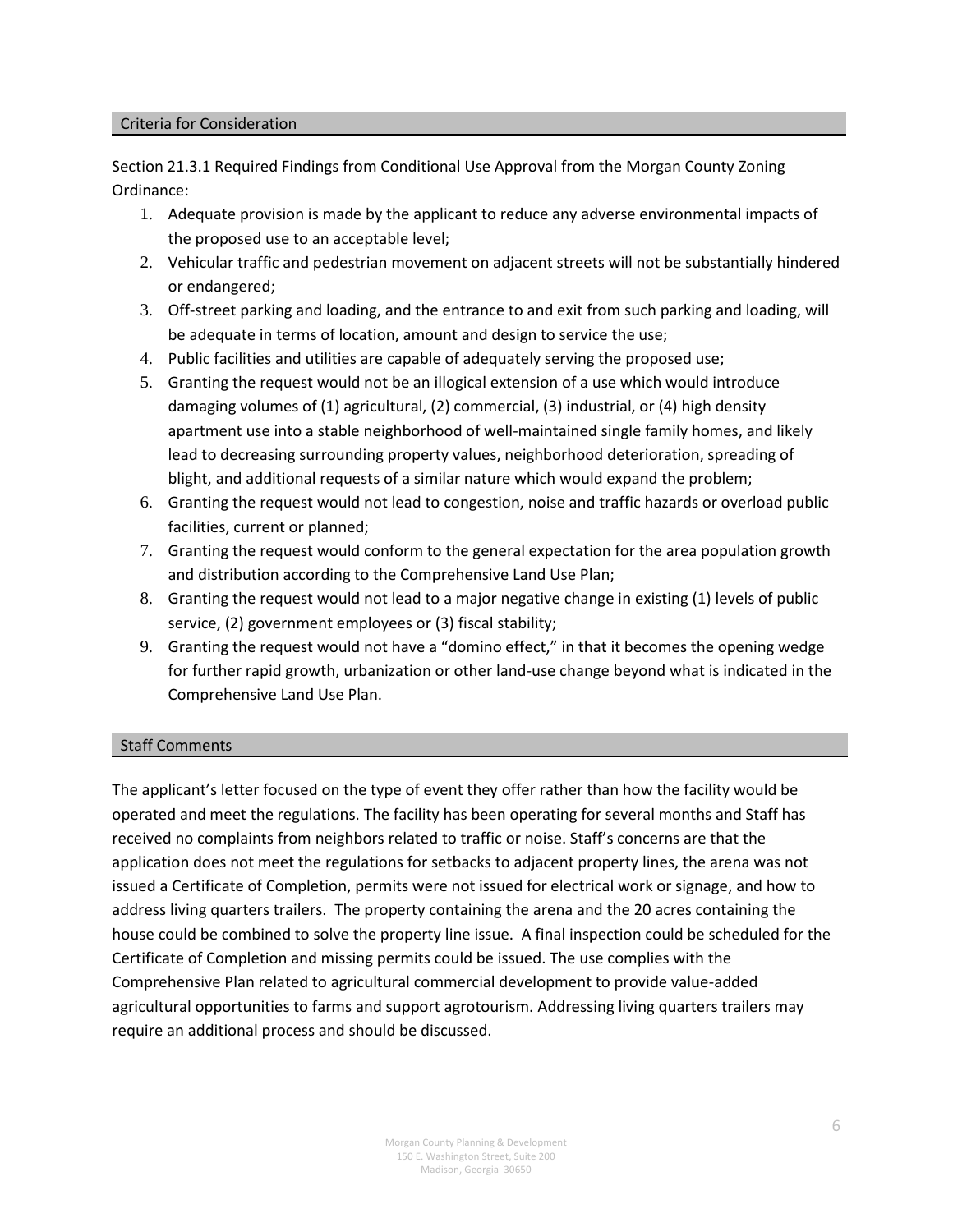## Staff comments for December agenda

Planning Commission gave instructions to the applicant at the September meeting to resolve certain issues prior to the December meeting: 1. to combine two properties to eliminate the property line setback issue; 2. to obtain an electrical permit for the arena; 3. to obtain a Certificate of Occupancy for the arena. The electrical permit was issued on September 28 and an inspection preformed on November 17. No combination deed or plat has been received and no C.O. inspection has been requested.

The arena did not meet the property line setback with the previous ordinance and will not meet the setback specified in the Agricultural Event Facility language. The applicant may be waiting to obtain approval for the facility prior to modifying property lines. If the application is approved with a condition that the properties must be combined, a stipulation should be included that no events can be held until the combination is recorded. Furthermore, no events should be held until a C.O. is obtained. Under the Agricultural Event Facility ordinance, the parking areas may have to shift a little, but the property is large enough to accommodate those changes.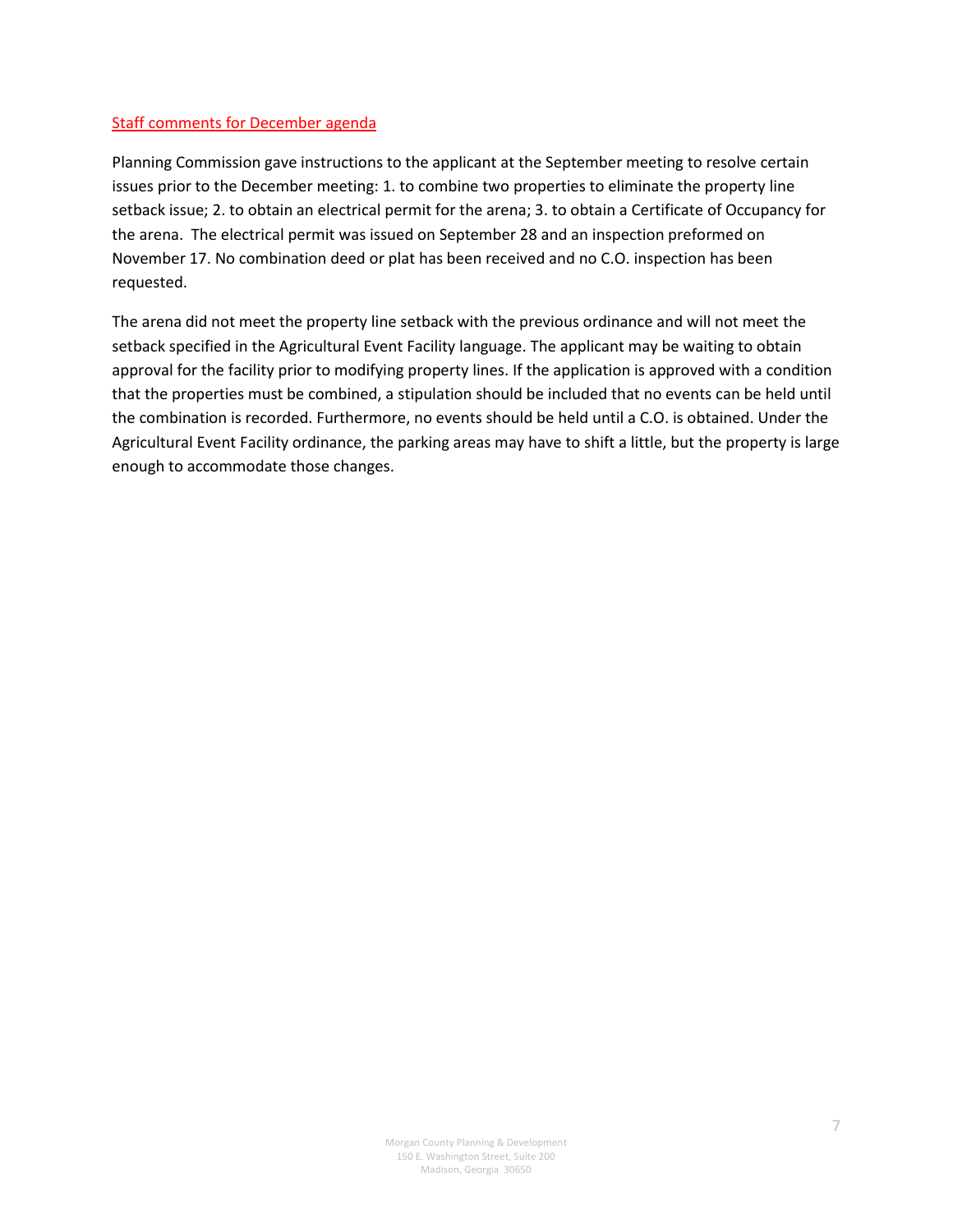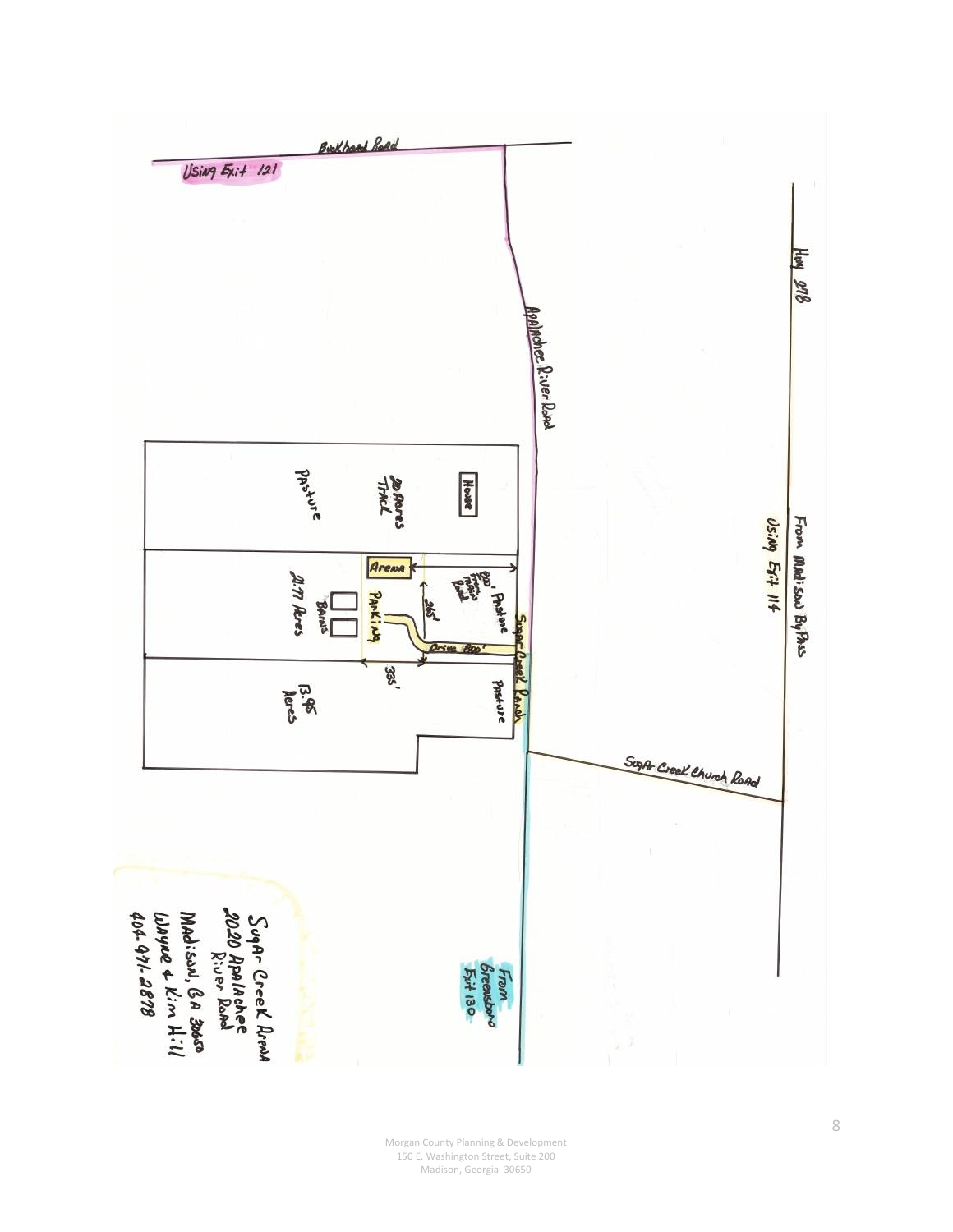7/26/2021

Morgan County Georgia **Planning Commission Board of Commissioners** 

Application for Conditional Use Permit Sugar Creek Ranch and Arena 2020 Apalachee River Road Madison, Georgia 30650

Owners: Robert Wayne and Kimberley R, Hill 2180 Apalachee River Road Madison, Georgia 30650

We would like to make application for a conditional use permit to allow us to hold private sorting events at our ranch.

My wife and I compete all over the central and eastern US in the fastest growing equestrian sport in the nation. The sport is called, ranch sorting.

We have developed a network of great friends, trainers and competitors from coast to coast. Our goal is to introduce, share and grow the sport in our area and teach the youths and adults the art of riding performance horses while working cows. The sport is a timed event, sorting 10 cows that are numbered, out of a 50 foot round pen in a 60 second time limit.

We own a covered arena at our ranch that we built a couple of years ago and was built for our personal use. Since then, we would have friends to come over and sort with us on occasion. Not many people that own horses have the opportunity to ever ride on cows. Since then we have had more friends, that sort with us, wanting to visit our arena and practice on cows to prepare for major events.

We have had people travel as far as from Texas, Florida, North and South Carolina, Virginia, to come stay at our ranch and practice with us before a big show.

When these people come to our town they also spend allot of money at local restaurants and shopping. They also use local services such as farriers, equine veterinarian services, local feed stores, etc.

Sugar Creek Arena sits in the middle of 56 acres. Our sorting's start at 7PM on Friday and is over by no later than 9:30PM. We usually start on Saturday morning at 10 AM and have never ran later than 9:30 PM.

Traffic is never a problem since everyone parks on our property which is a long distance from any main road. We provide toilet facilities, running water and temporary electricity if needed for some horse trailers.

We feel this sport is good for our community and will be a very positive draw for Morgan County. We provide a safe clean environment for the youths, and a great sport for families to do together. Families that play together stay's together!

We would appreciate your consideration to approve our request. Kim and I vow to do everything we can to help make our community a better place to live.

Sincerely Wayne Hill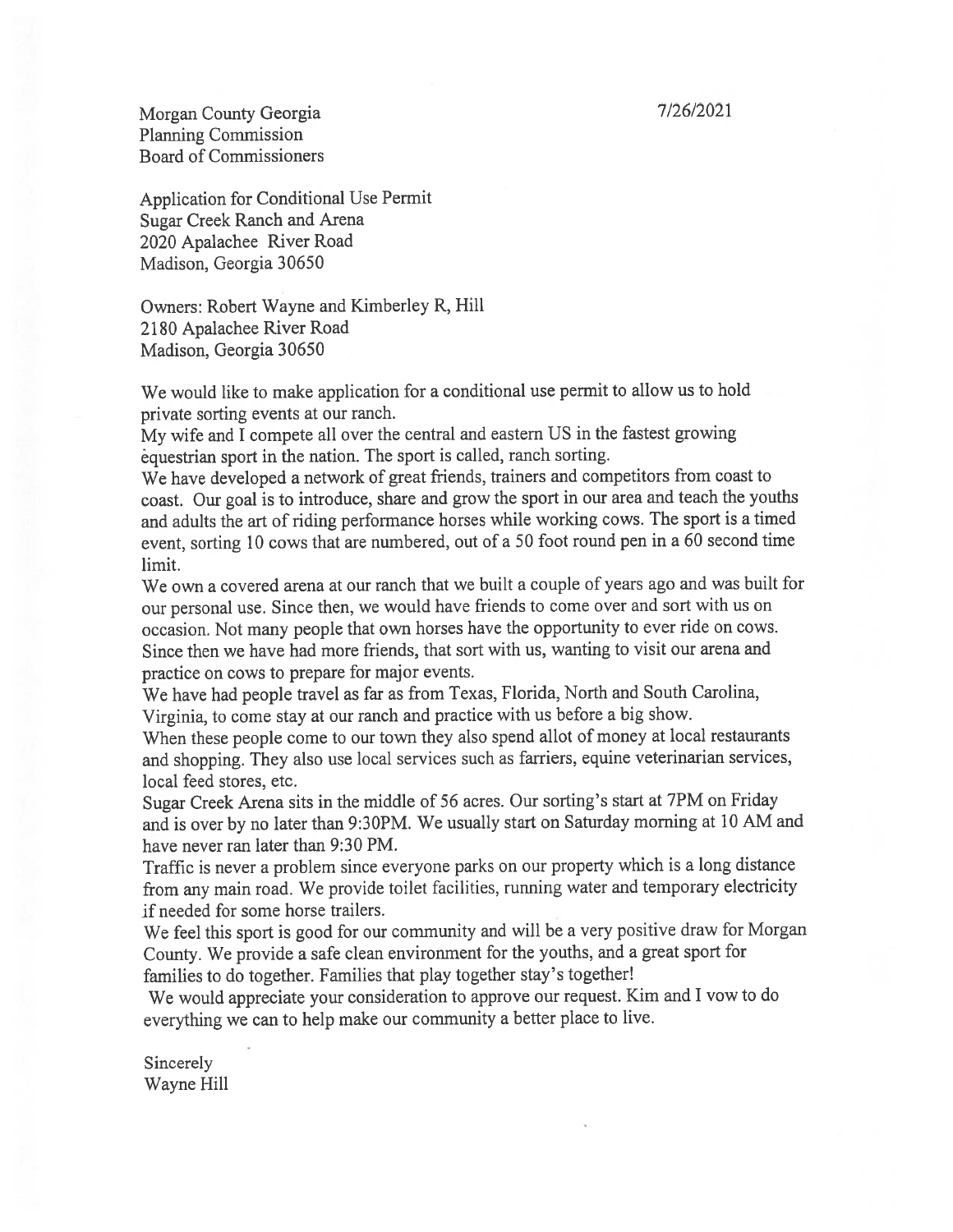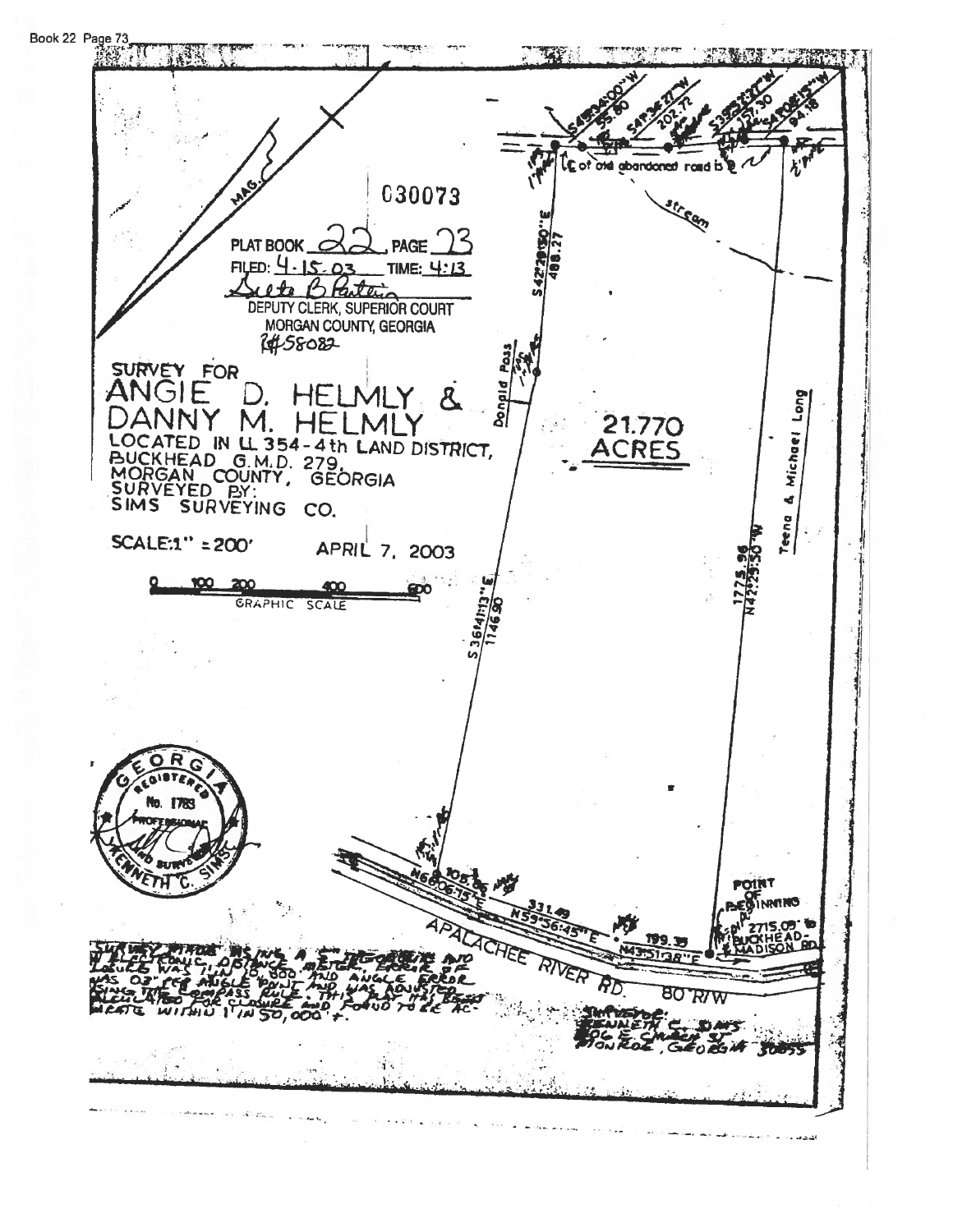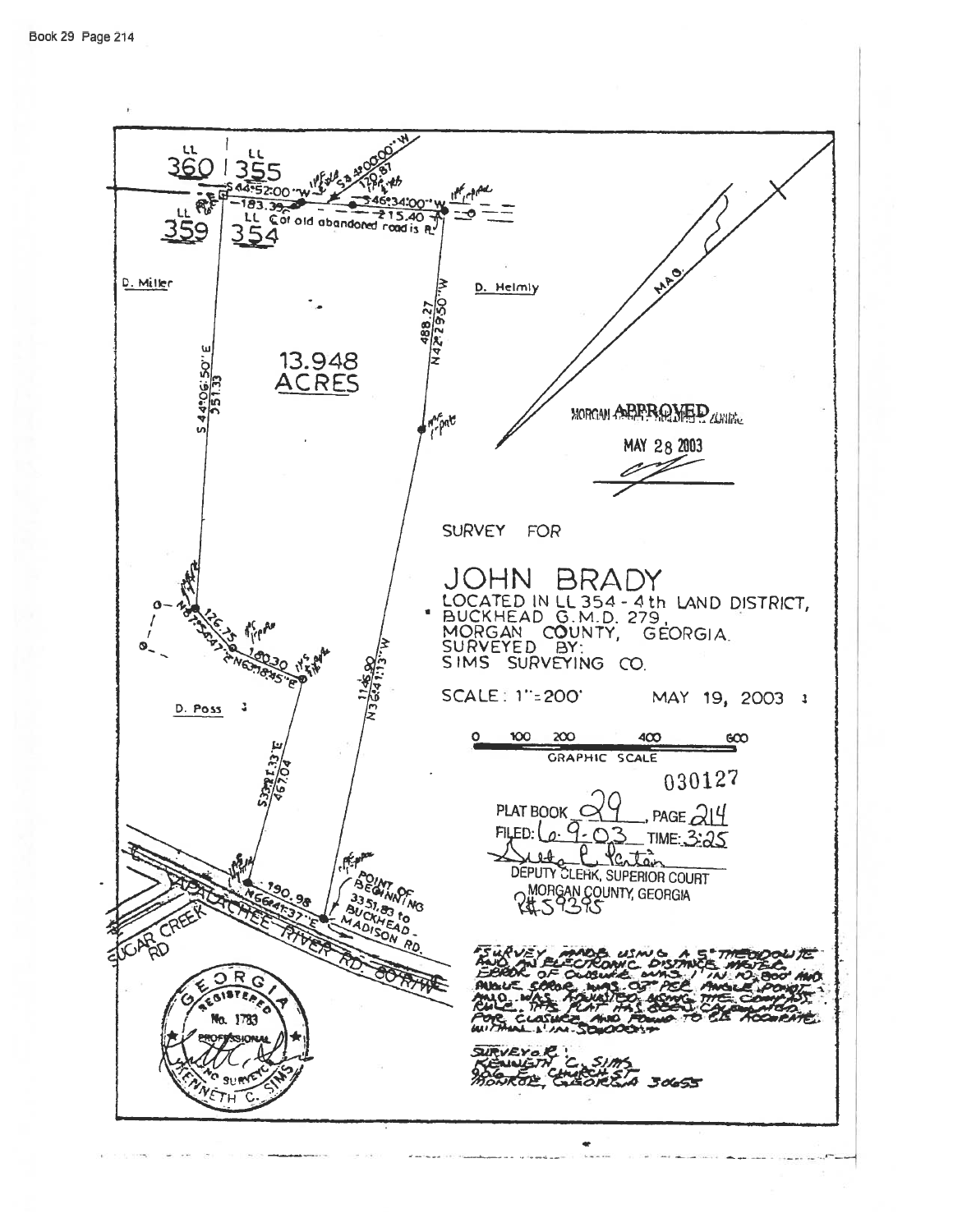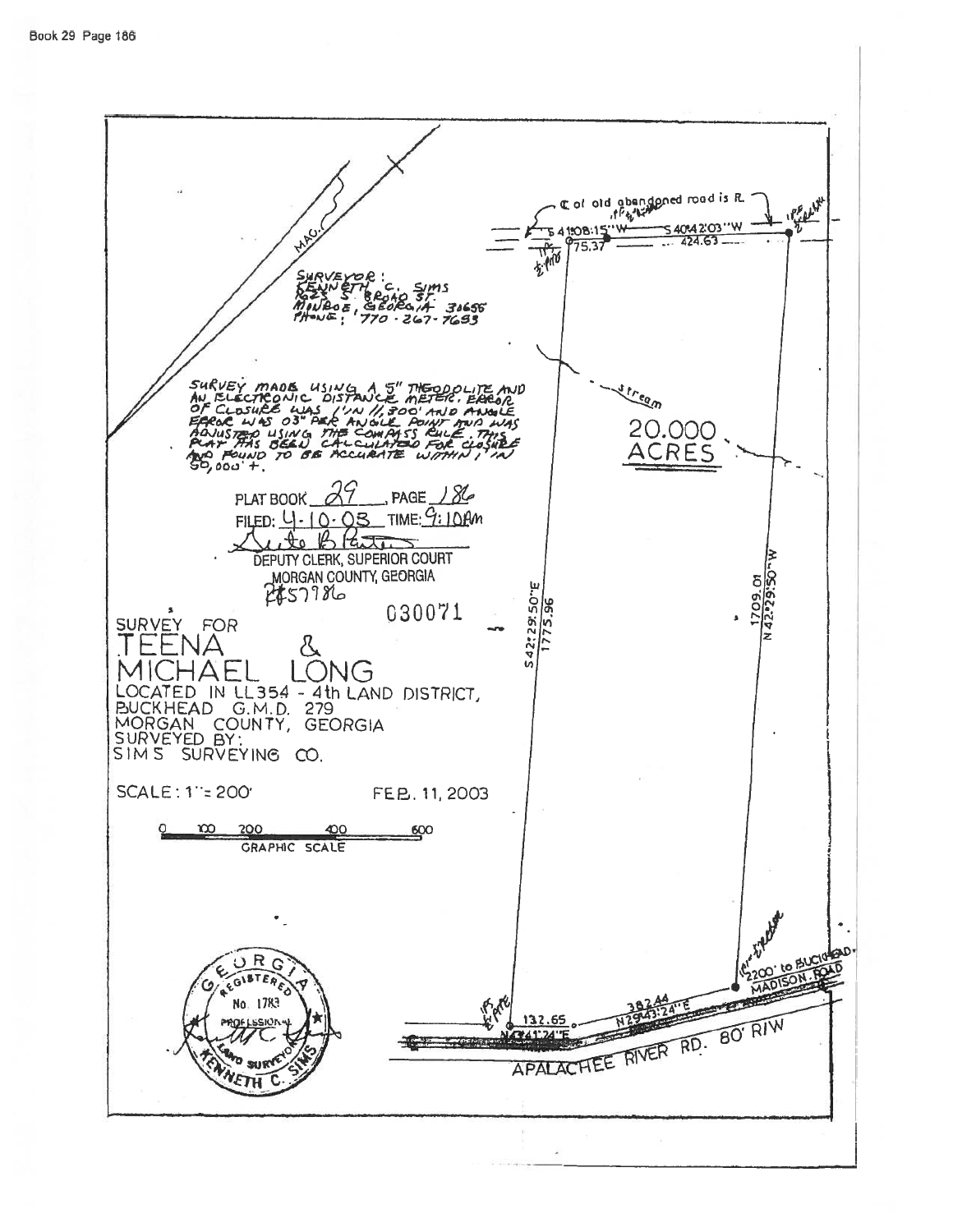## Directions to Sugar Creek Ranch from Exit 114 When driving west on I 20

Exit 114 turn left at the light at the end of the exit ramp Drive north on Hwy 441/24 approximately 1 mile to the light Turn right onto the Madison bypass which is Hwy 441/24 Drive 4.1 miles turn right (at the second light) onto Hwy 278 Drive 4.7 miles and turn right onto Sugar Creek Church Road (NOT Buckhead Road)

Drive 1.8 miles to the dead end of Sugar Creek Church Road Turn right onto Apalachee River Road the ranch is on the left

Directions to Sugar Creek Ranch from Exit 121 Only use this exit if you have a short horse trailer that can clear high railroad tracks. Do not attempt to cross if you have a long living-quarters trailer.

Exit 121 turn left at the end of the exit ramp onto Seven Islands Road

Drive 1.1 miles and it dead ends at Parks Mill Road turn left Once you turn left take the next right and cross the railroad tracks onto Buckhead Road

Drive .7 miles and turn right onto Apalachee River Road Drive .5 miles and Sugar Creek Ranch is on the right

> Directions to Sugar Creek Ranch from Exit 130 When driving east on I 20

Exit 130 turn right at the end of the exit ramp

Drive 3 miles into Greensboro and turn left at the light onto Hwy 278

Drive on Hwy 278 11 miles and you will cross the Oconee River and the next river is the Apalachee River